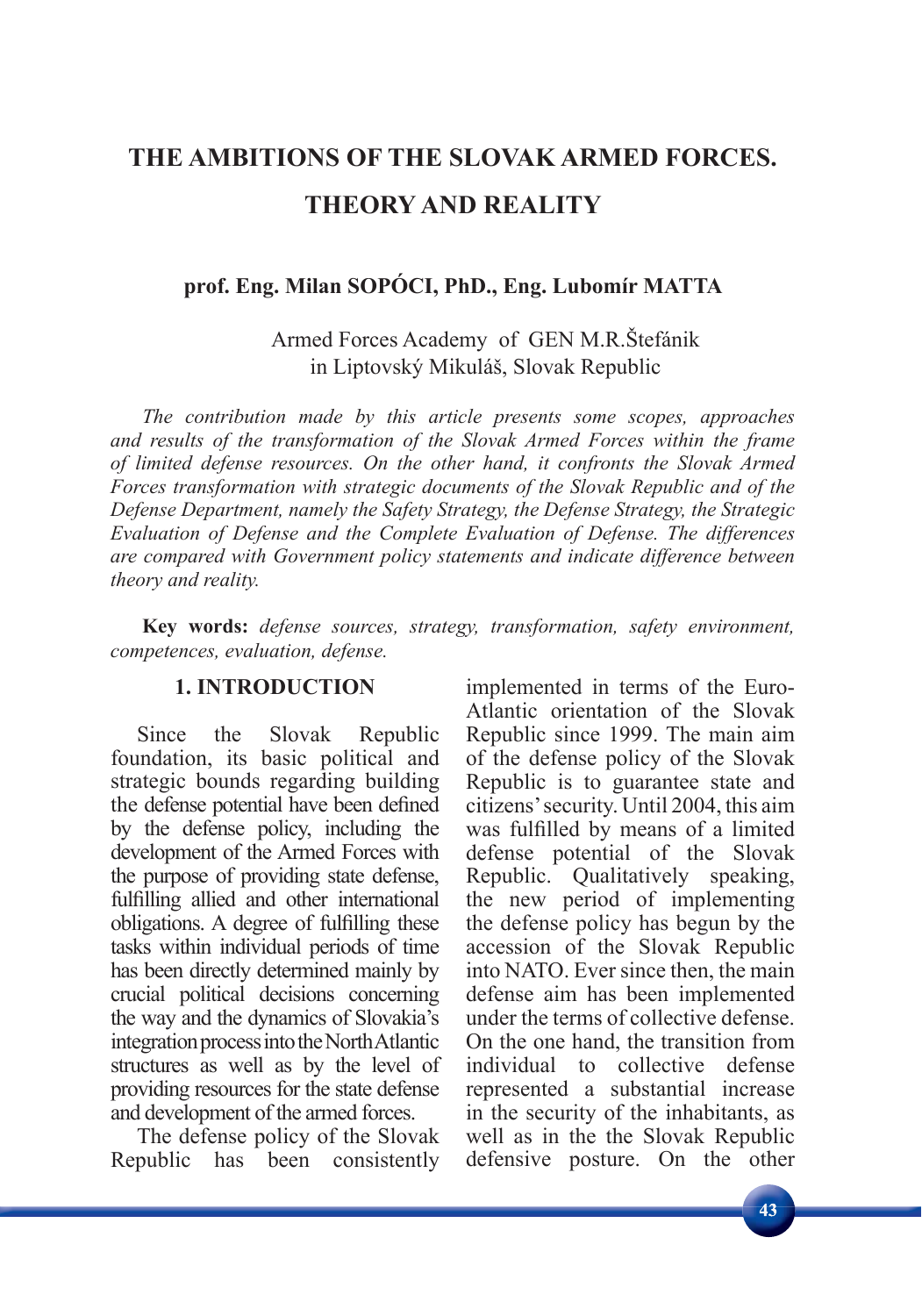### THE AMBITIONS OF THE SLOVAK ARMED FORCES. THEORY AND REALITY

hand, it also meant a qualitative and quantitative increase in the tasks for the Armed Forces of the Slovak Republic, including an increase in their financial needs.

The above-mentioned ambitions of the Slovak Republic are also confirmed by the strategic documents of the Armed Forces presented below.

### **2. STRATEGIC DOCUMENTS OF THE SLOVAK REPUBLIC AND THEIR VIEW ON THE ARMED FORCES**

*"The Security Strategy of the Slovak Republic"*, declares that the main objective of the Slovak Republic's safety policy is to guarantee the safety of inhabitants and the state in a stable and predictable environment. The safety strategy considers a safety system consisting of foreign, economic, defense, internal safety, social, life-saving and ecological tools and their mutual relations to be a fundamental means of the SR safety policy. Foreign service as well as the SR Armed Forces are stated as traditional tools of safety policy [5].

*"The Defense Strategy"* views the Euro-Atlantic orientation to be the basic target of its defense policy. The NATO and EU membership is regarded as a crucial guarantee of its safety and defensiveness. It defines its basic mission as follows:

- in cooperation with allies to protect the state sovereignty, territorial integrity and inviolability of frontiers and to protect safety of the inhabitants and the state from outside threats;

- to fully fulfill obligations as a NATO member;
- to fulfill obligations as an EU member within the bounds of safety and defense policy.

In compliance with this mission, the defense policy will strengthen the defense system so that by 2015 it will have been able to fully participate in conflict prevention and settlement of crisis situations in the world within the operations of NATO and EU. Within the SR Armed Forces reform, it will create conditions under which the Armed Forces could be fully used in operations of high intensity for the protection of SR, including mobilization and its execution. The defense policy considers the following points to be strategic tasks of the SR Armed Forces:

- to protect sovereignty and territorial integrity of the state, inviolability of its frontiers from an armed attack, to contribute to collective defense of the NATO member states;
- to protect air inviolability and to fulfill tasks in the system of collective protection of the NATO common air space;
- to maintain the functionality of a stationary and mobile communication and information system;
- to defend and protect defense infrastructure while emphasizing objects of special importance and other important objects;

to plan and execute mobilization. The capabilities the Armed Forces

must acquire are adjusted to fit these tasks – deployment to a wide spectrum of operations, speed of deployment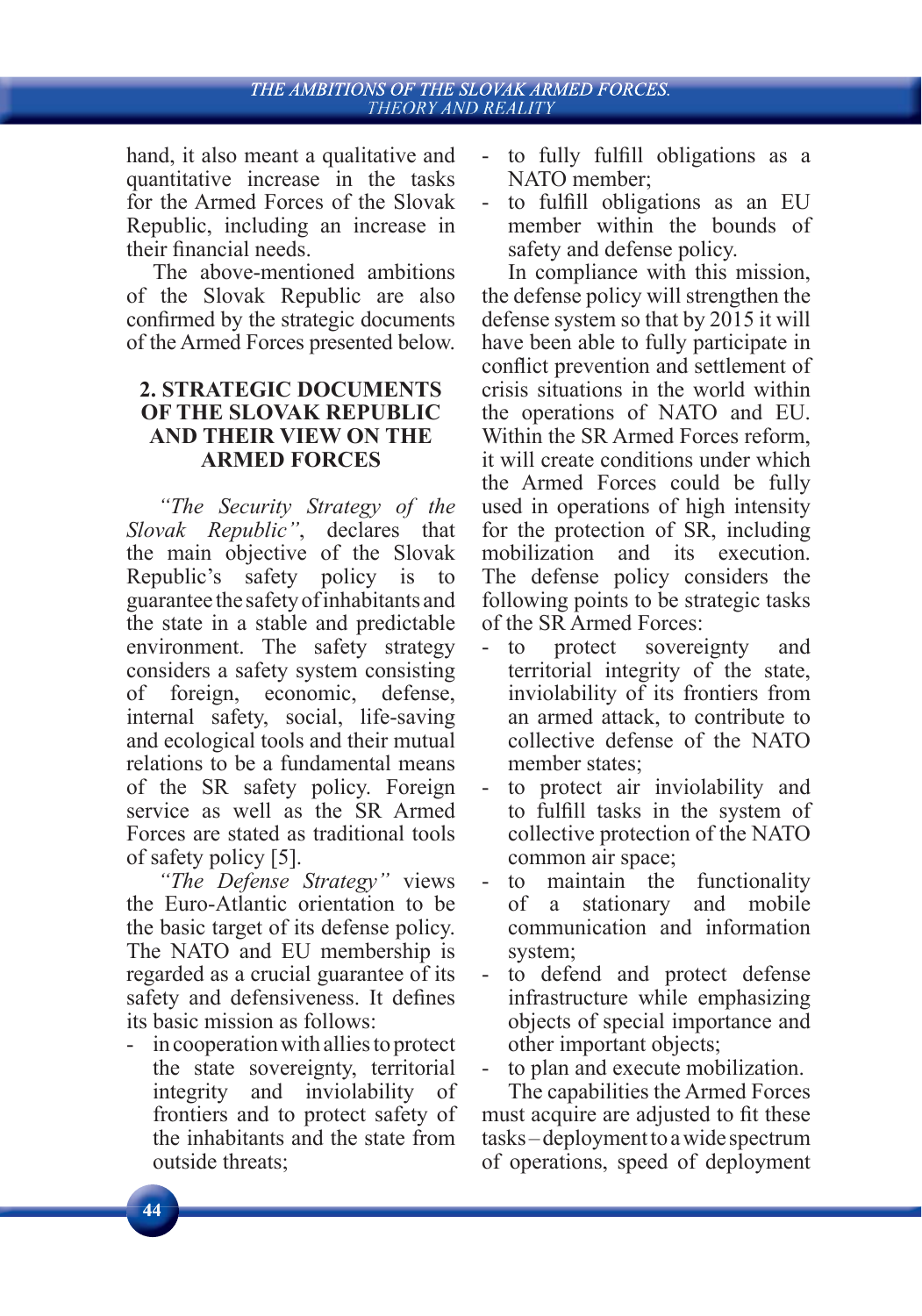and mobility, using information nets, efficient intelligence, identifying, assessing and assigning tasks, destructiveness and accuracy of strikes, efficient engineers support, anti-aircraft defense and radiation, chemical and biological defense, readiness to make use of all possibilities of multinational logistics and civil-military cooperation. The listed capabilities will be a stimulus for gradual renovation and increase of fighting potential regarding land and air forces. The personnel of the Armed Forces will be supplemented, trained and equipped in compliance with the rules used in the NATO so that the Armed Forces could be included into all categories of operational readiness.

### **3. GOVERNMENT POLICY STATEMENT**

**In its policy statement for the years 1999 – 2002,** the strategic documents noted above are a followup to government policy statement. The government undertook to reform the AF, to pursue their modernization, to build autonomous deployment units and to take measures so as to increase quality and intensity of military training**.** The government was also due to take measures by means of which priority in defense industry coordination would be given to the Ministry of Defense of the Slovak Republic.

**The Government Statement of Policy for the years 2010 – 2014** [3] similarly states that based on the needs to ensure the safety of citizens and the state defense, taking into account the NATO and the EU strategic documents, including NATO's new Strategic Concept, the Government of the SR will perform a strategic evaluation of the SR defense in order to define political and strategic scope of long-term development of the SR defense and the Armed Forces potential, including provision of stable resource ambit. Within this process, the SR Government will re-evaluate basic safety policy and defense documents so that they are in line with present international relations and global safety environment as well as with the targets defined in most current EU and NATO strategic documents. In order to execute the process of strategic evaluation of the defense, the Government will create conditions for a wide dialogue with the representatives of expert community, as well as with the public in order to achieve consensus concerning the questions of safety policy and state defense, as well as priorities, aims and needs of the Armed Forces. The conclusions and recommendations of the strategic evaluation of the defense will be submitted for public debate no later then the end of 2012 and they will be implemented into basic strategic and conceptual documents and related legislation.

The Government of SR will ensure continuation of the SR Armed Forces transformation in accord with conclusions of the strategic evaluation of defense and it will also generate long-term, stable and appropriate resources. Development of human potential and the AF modernization are considered to be basic pillars of transformation.

### Vol. 4, Issue 1 (6) /2013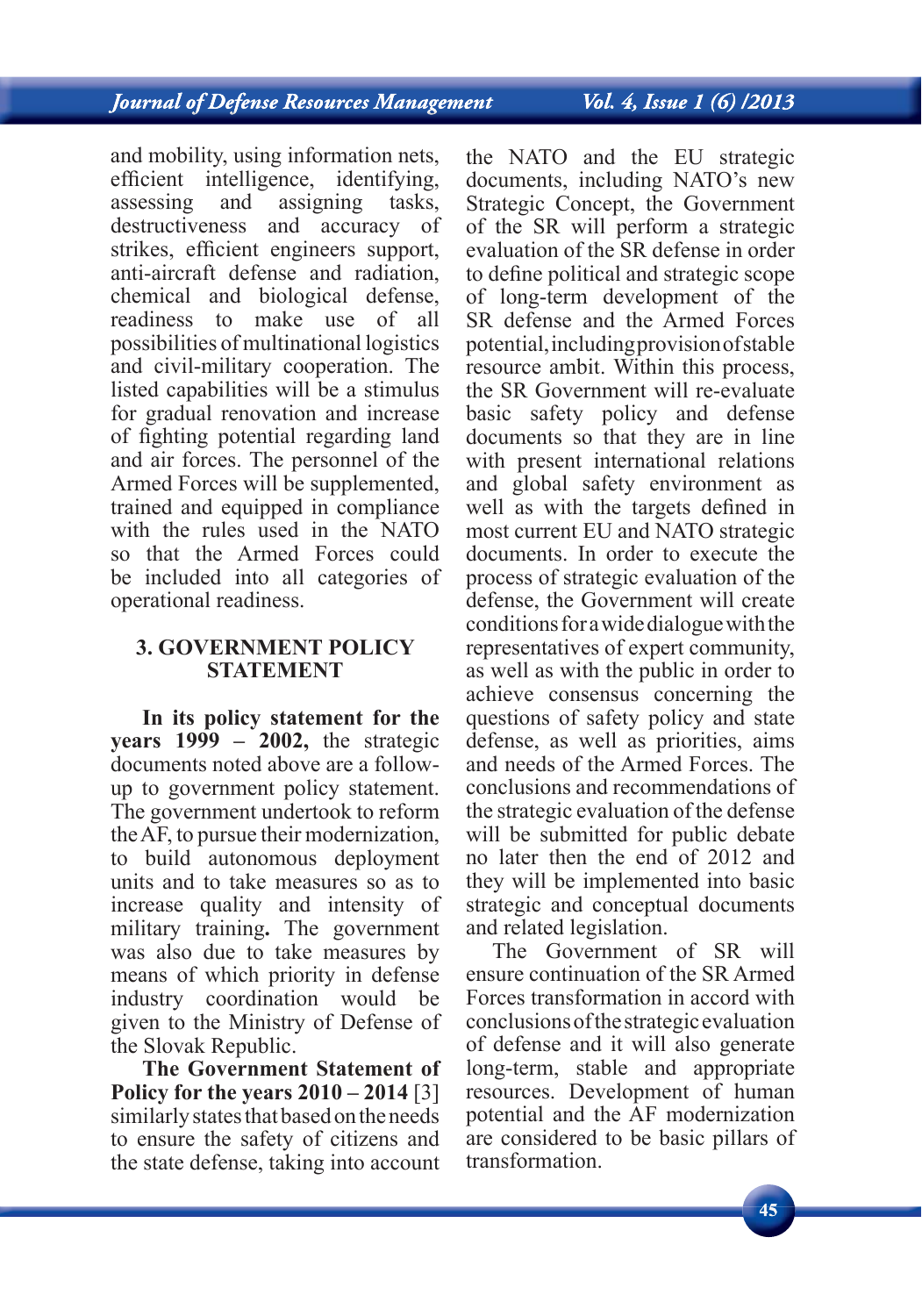**The Government Statement of Policy for the years 2012 – 2016 states:** [4] The Government as a guarantor of security for all citizens approaches the state defense as one of the basic and irreplaceable state functions. It will enforce a complex approach to complete the formation of an integrated safety system at the state level and it will also make the defense system more effective. At the same time, it will consistently lay emphasis on economy and transparency when drawing resources. In order to make activities of the defense department more efficient, the Government will perform rationalization of all its organizational structures. Within a process of procurement, it will make use of mutual projects of militarization with other safety sectors, as well as with foreign partners. The Government will use financial resources obtained this way preferentially on the development of the Armed Forces of the Slovak Republic. It will also re-evaluate the level of the Armed Forces of the Slovak Republic, their modernization and further development, so that that they would be able:

- to ensure defense of the territory and the inhabitants of the SR against military, as well as nonmilitary threats;
- to ensure that the Slovak Republic will take part in international operations under NATO, EU and UN command.

Even under complex conditions of public finances consolidation, further deterioration of the level of the AF preparedness and fighting capacity is no longer possible. The

development plan of the defense sector, including the Armed Forces of the SR with the perspective till 2024 was envisaged to be ready by the end of 2012. The goal of this plan is to enable the development of the Armed Forces' capabilities which are necessary for handling possible future threats and fulfilling allied and other international obligations of the SR. The Government will support multiannual stability of defense expenses following development of public finances to get over a longterm deficit in the Armed Forces.

All these are obligations the present, as well as the previous Governments bound themselves to follow and they are confirmed by strategic documents. The evaluation documents "Complex Assessment of Defense" and mainly "Strategic Assessment of Defense" dated 2012 point out the level of these obligations' implementation.

### **3.1. Safety and the Armed Forces in the SR Assessment Documents**

The document **"Complex Assessment of Defense for the year 2012"** [2] states that, in comparison with 2009, a substantial decrease in the limit of expenditure for the Ministry of Defense of the Slovak Republic for 2011 required the implementation of a crisis regime within the defense. The ratio of operating and development expenditure was  $85.1\%$  to 14.9 % in a modified budget. The modified budget for the Armed Forces of the Slovak Republic was approximately 2.8 % ( $\epsilon$ 15.6 mil.) lower that the 2009 modified budget. Moreover, this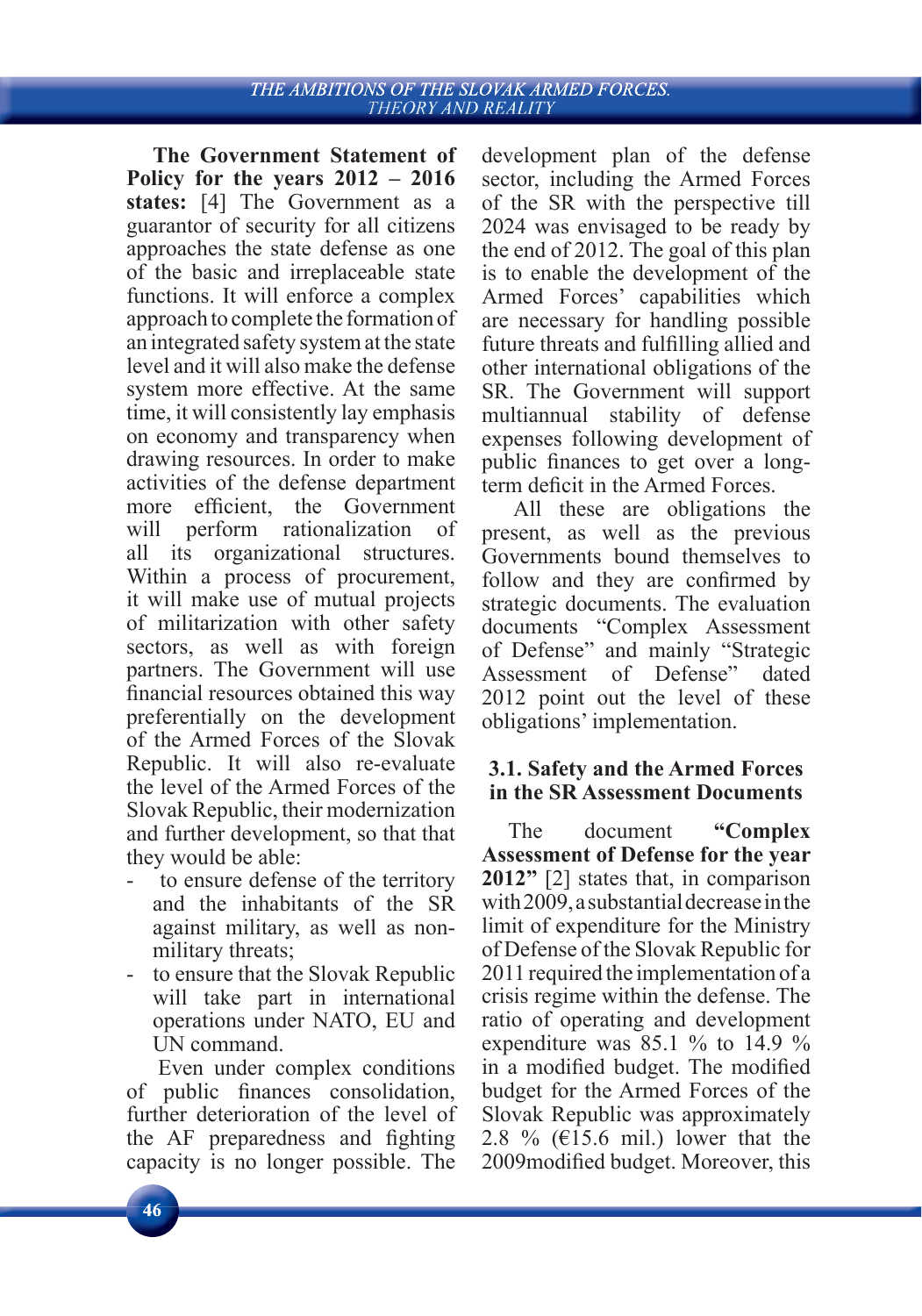Vol. 4, Issue 1 (6) /2013

limit was 27%, lower than the amount required by the Armed Forces. This fact negatively influenced the number of personnel within units, the training range, the equipment needed for operational capability, the stockpiles of ammunition, the material and spare parts necessary for carrying out required repairs. The decrease in expenditure for the sector of the Ministry of Defense for 2010 led to a decrease in the number of the priorities established by the Ministry of Defense in comparison with the previous year. Consequently, all the original priorities stated in **the Government Statement of Policy** for the years 2010 – 2015 have not been observed. Owing to the specified expenditure limits of the SR Armed Forces for 2010, the necessities which were ensured above all were the requirements of the AF servicemen, employees and the Ministry of Defense priorities, specifically participation of the SRAF in international crisis management, tasks connected with the protection and defense of the airspace within the Integrated NATO System of Air Defense (NATINADS) and the Air Search and Rescue Service (ASRS). The decreased limits of expenditure for the SR Ministry of Defense was translated in the restriction of financial resources intended to cover fulfillment of tasks within a wide range of other activities including training and the SR AF modernization. It also had a negative impact on the SR AF development priorities which ultimately influenced fulfillment of the SR obligations towards the NATO and the EU in a negative way. The

objectives regarding ammunition, equipment and material development were implemented only partially. In terms of factual assessment, out of 29 projects falling under the subprogram of the Ammunition, Equipment and Material Development (AEM) not a single one was implemented in the range it had been planned. 12 projects met the defined criteria of implementation, 7 projects were partly implemented, 1 was not implemented and 9 projects were not executed at all. The process of the SR AF armament was radically limited by means of allocated financial resources. The amount of  $\epsilon$ 1 056 000 was approved for the defense research and development aimed at the SR defense support implemented within the subprogram named the Research and Development for Defense Support. This amount was 75% lower than in 2009 and it represented only 0.0012% of the approved budget of the SR AF in 2010. This amount of special-purpose support was deeply under the level anticipated by the Concept of Focusing and Supporting Research and Development in the Field of Defense for 2010 ( $\in$  4.6 mil.).

"**Strategic Assessment of Defense"** [1] comments on current conditions within the SR AF even more critically**.**

The main objective of the SR AF transformation (i.e. to establish relatively small, well armed, well trained forces disposing of necessary military capabilities and prepared to carry out a wide spectrum of tasks following applicable laws, the SR Defense Strategy, decisions of state constitutional bodies and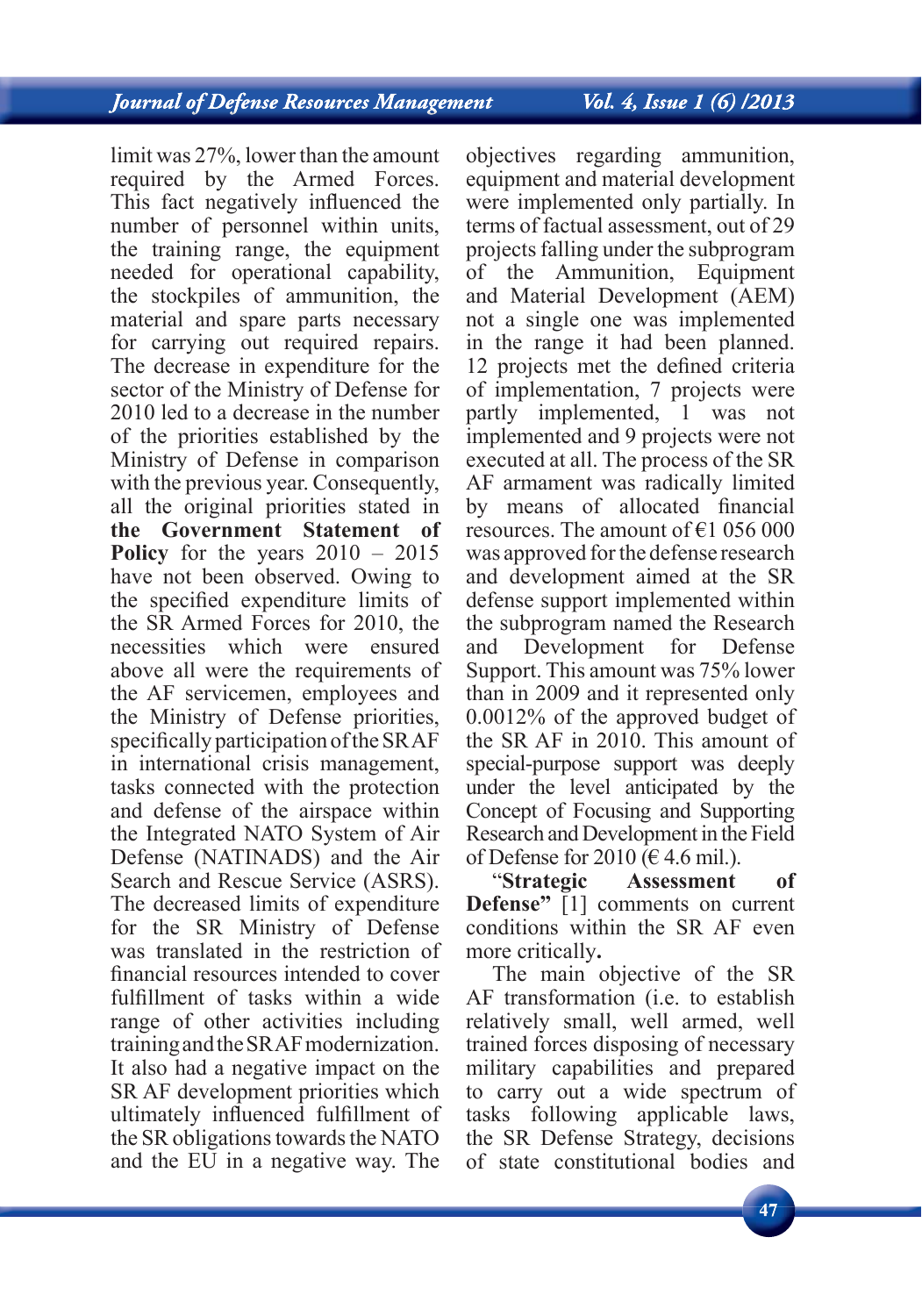international obligations) was not fully implemented mainly in the field of modernization and capabilities development.

Elements concerning defense management and procurement underwent a constant process of organizational changes. However, these changes were not systematic and they were almost never based on conceptual intentions. Consequently, appropriate level of defense structures rationalization and performance efficiency was not achieved. In relation to objective demands of the state defense and the Armed Forces, the process of transformation, rationalization and restructuring has not been finished yet. Taking part in operations of international crisis management is an important tool of the SR safety and foreign policy and it is also of extraordinary benefit to the SR international status and credibility. However, the units deployed to these operations were mostly non-organic, consisting of professional soldiers from several units. This holds true mainly for tasks connected with support, engineers and guarding because of unavailability of required spectrum and quality regarding the SR AF capabilities. These conditions cause that contribution concerning participation of the SR AF units within operations aimed at the development of the AF capabilities was exploitable in a minimal way. Notwithstanding the above and considering the AF requirements, current AF structures of command and control are overlarge, mainly in case of strategic and operational level. The process of the AF rationalization and increasing

its performance efficiency has not been finished. Current command and control system of the Armed Forces (including its structure and costs) is not in balance with the AF performance and tasks fulfillment and it is economically unsustainable. Despite the fact a document named The Defense Resort Development – 2020 Model had an ambition to solve these problems, because of the unpredictability of its planning assumptions it was never completed or approved by defense management. The document was considered unrealistic also from a financial point of view (it presupposed the budget of the SR Ministry of Defense to be at the level of 1.53% of GDP). In case of many states, impacts of the economic crisis on public resources have been also reflected on decreasing defense budgets. Almost all the states have responded to the crisis by searching inner resources and some of them have applied processes of defense strategic evaluation. And yet there is no direct proportion between GDP decrease of individual states and their expenses on defense. This is confirmed by the fact that in years  $2009 - 2011$ , in the time of the biggest impacts of the economic crisis, almost half of the NATO states increased the defense expenditures share of GDP or they left it approximately at the same level (a decrease by 0.1% at most). In the case of the Slovak Republic it is quite the contrary.

These statements can be supplemented by statistical indicators from crucial areas of the AF development (Images  $1 - 3$ , charts 1 - 3).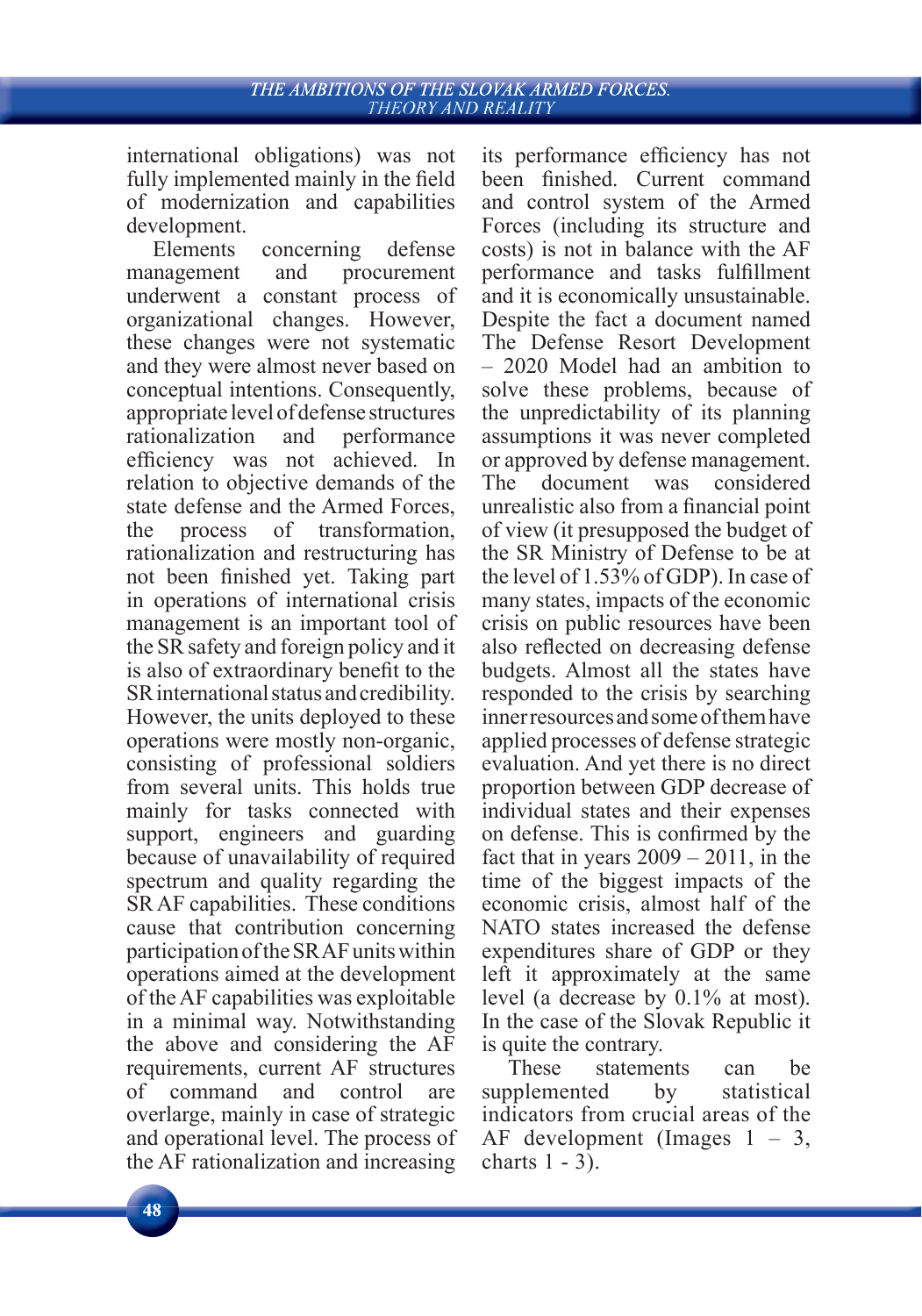

**Figure 1.** The proportion of defense expenditures of GDP in the NATO member states in years 2009 - 2011 (%)

1 – Albania; 2 – Belgium; 3 – Bulgaria; 4 – Canada; 5 – Croatia; 6 – the Czech Republic; 7 – Denmark; 8 – Estonia; 9 – France; 10 – Germany; 11 – Greece; 12 – Hungary;13 – Italy; 14 – Latvia; 15 – Lithuania; 16 – Luxembourg; 17 – the Netherlands; 18 – Norway; 19 – Poland, 20 – Portugal; 21 – Romania; **22 – Slovakia**; 23 – Slovenia; 24 – Spain; 25 – Turkey; 26 – Great Britain; 27 – the USA, 28 – the NATO (data for 2011 is not available).





1 – Albania; 2 – Bulgaria; 3 - Croatia; 4 – The Czech Republic; 5 – Estonia; 6 – Hungary (data from 2011 are not available);  $7 -$ Latvia;  $8 -$ Lithuania; 9 – Poland; 10 – Romania; **11 – Slovakia**; 12 – Slovenia; 13 – NATO (data from 2011 are not available)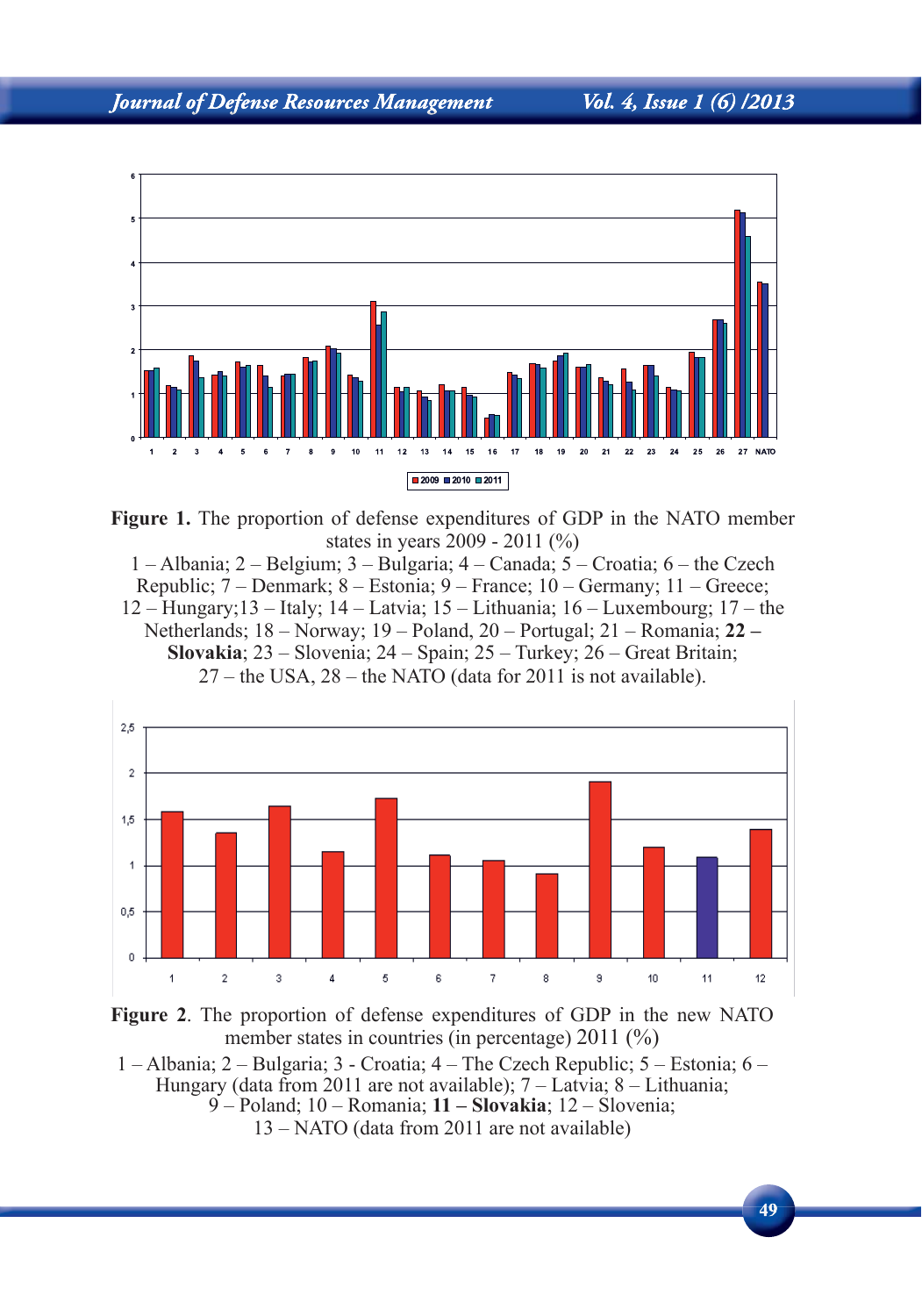

**Figure 3.** The proportion of defense expenditures intended for modernisation in the new NATO member states in years  $2009 - 2010 - 2011$  (%)

1 – Albania; 2 – Bulgaria; 3 - Croatia; 4 – The Czech Republic; 5 – Estonia; 6 – Hungary; 7 – Latvia; 8 – Lithuania; 9 – Poland; 10 – Romania; **11 – Slovakia**; 12 – Slovenia

**Table no. 1** Total defense expenditures in USD mil. in the V4 countries

| Country/Year        | 2000 | 2005 | 2006 | 2007 | 2008 | 2009 | 2010 |
|---------------------|------|------|------|------|------|------|------|
| The Czech Republic  | 1148 | 2211 | 2408 | 2527 | 3090 | 3129 | 2672 |
| Hungary*            | 804  | 1596 | 410  |      | 1868 | 1476 | 1355 |
| Poland              | 3087 | 5536 | 6130 | 7833 | 8521 | 7518 | 8836 |
| The Slovak Republic |      | 823  | 911  | 139  | 1411 | 350  | 1098 |

**\*** the data do not include non-deployable elements of other forces

**Table no.2** The proportion of expenditures on personnel out of total defense expenditures in the V4

| Country/Year        | 2000-2004 | 2006 | 2007 | 2008 | 2009 | 2010 |
|---------------------|-----------|------|------|------|------|------|
| The Czech Republic  | 454       | 474  | 49.2 | 51.5 | 46.1 | 50.7 |
| Hungary*            | 48.8      | 51.2 | 46 4 | 48.1 | 50.4 | 56.4 |
| Poland              | 63.3      | 53.8 | 54.4 | 63.2 | 61.8 | 56.4 |
| The Slovak Republic |           | 49.1 | 51.5 | 517  | 55.8 | 64.9 |

**Table no.3** The proportion of expenditures on modernisation out of defense expenditures in the V4 countries

| Country/Year        | $2000 - 2004$ | 2006 | 2007 | 2008 | 2009 | 2010 |
|---------------------|---------------|------|------|------|------|------|
| The Czech Republic  | 18.9          | 14.6 | 10.1 | 12.9 | 22.4 | 12.4 |
| Hungary*            | 11.2          | 9.0  | 12.1 | 14.8 | 12.7 | 12.1 |
| Poland              | 10.9          | 18.2 | 18.6 | 13.9 | 16.7 | 18.4 |
| The Slovak Republic |               | 12.7 | 6.2  | 14.6 | 13.2 | 91   |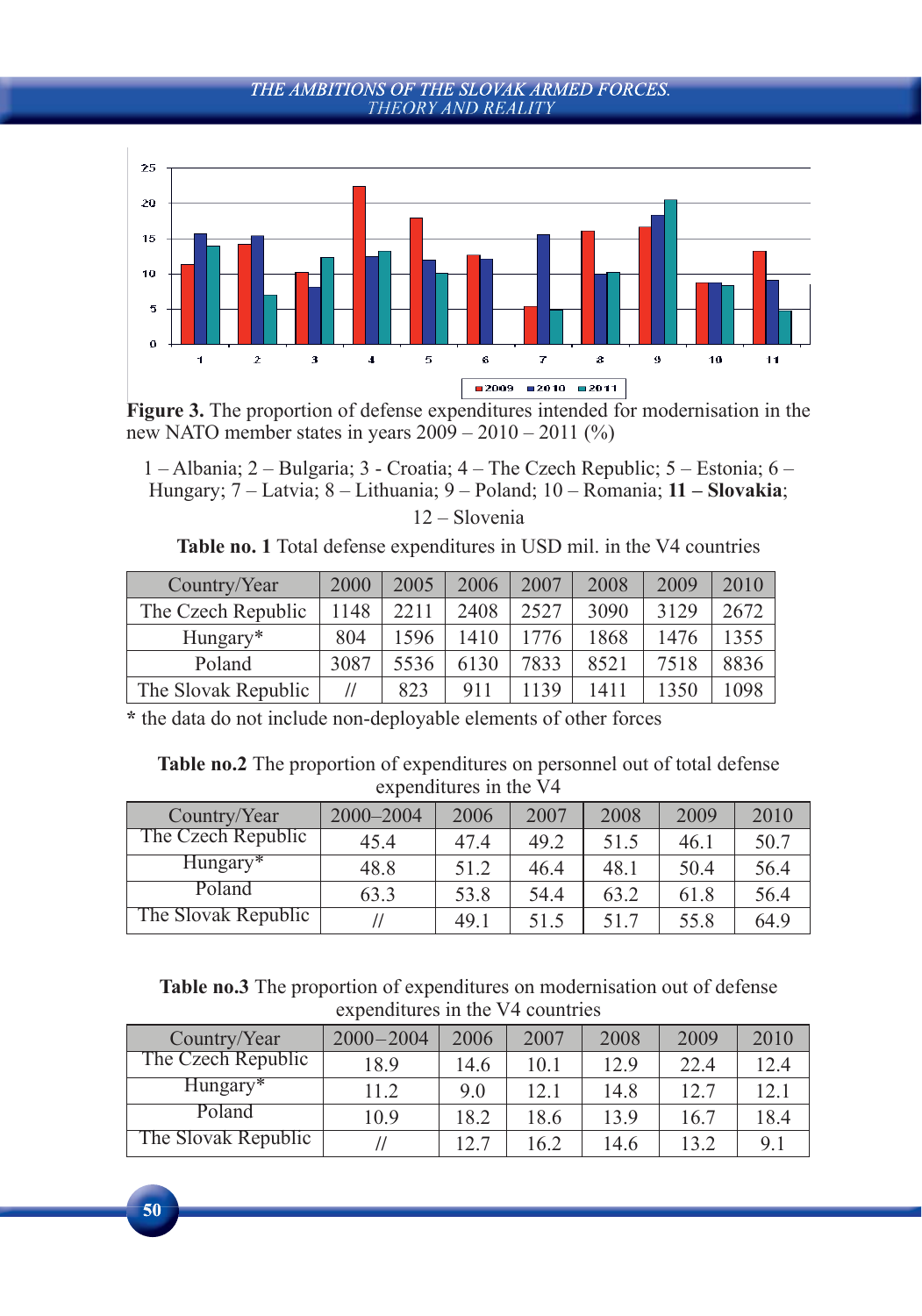The long-term non-conformity between the given tasks on the one hand and real resources allocated to their realization on the other hand is a crucial problem which has been substantially influencing the range and quality of the Defense Department's main activities. If the problem is not solved, it will deepen. A significant part of the Armed Forces armament and equipment is technologically, as well as physically obsolete (app. 70% of ground equipment is end-of-life, out of which tank equipment, infantry fighting vehicles -  $1$ , some types of armoured personnel carriers, are 100% end-of life). That has a negative impact not only on the achievement of required capabilities, level of training and quality of fulfilling the tasks, but it also increases the difficulty of its maintenance. Systems and fighting sets of Air Forces, as well as essential air technology are approaching the level of their technical lifetime (besides MiG 29 aircraft). The lifetime of some ground, air and radio equipment will expire within two or five years. The alarming state of some main types of armament and technology requires their immediate replacement. As a result, there have been requirements for sources arising within the next five or ten years. The essential prerequisite for increase in the Armed Forces capabilities and their interoperability with allied armies is modification or remilitarization of the main types of ground, air and radar technology. The assurance of resources to fulfill

this requirement within the budget of the Ministry of Defense of the Slovak Republic is unreal due to very expensive projects which have to be implemented on the basis of government contracts and long-term timetable for repayment significantly exceeding the parliamentary term of one government.

The Slovak Armed Forces have only a limited spectrum of capabilities in limited quality. Therefore, a level of interoperability within the Armed Forces units in comparison with the NATO standards (within a 39 - 68 % range) is very low and it limits potential cooperation of the Armed Forces units with allied armies, particularly in high intensity operations. The level of deployment and sustainability of the ground forces is approximately 33% and 10% against the NATO requirements. In the context of the aforementioned data, the Slovak Armed Forces capabilities will be intended to ensure achievement of key priorities which include:

**–** participation of the Slovak Armed Forces in the international crisis management operations including capability to provide contributions for NRF and EU BG;

**–** fulfi lling the tasks of the Slovak air space defense within the NATINADS;

**–** provision of a mechanized brigade for collective defense;

**–** capability to admit coalition forces in Slovakia within the framework of collective defense operation;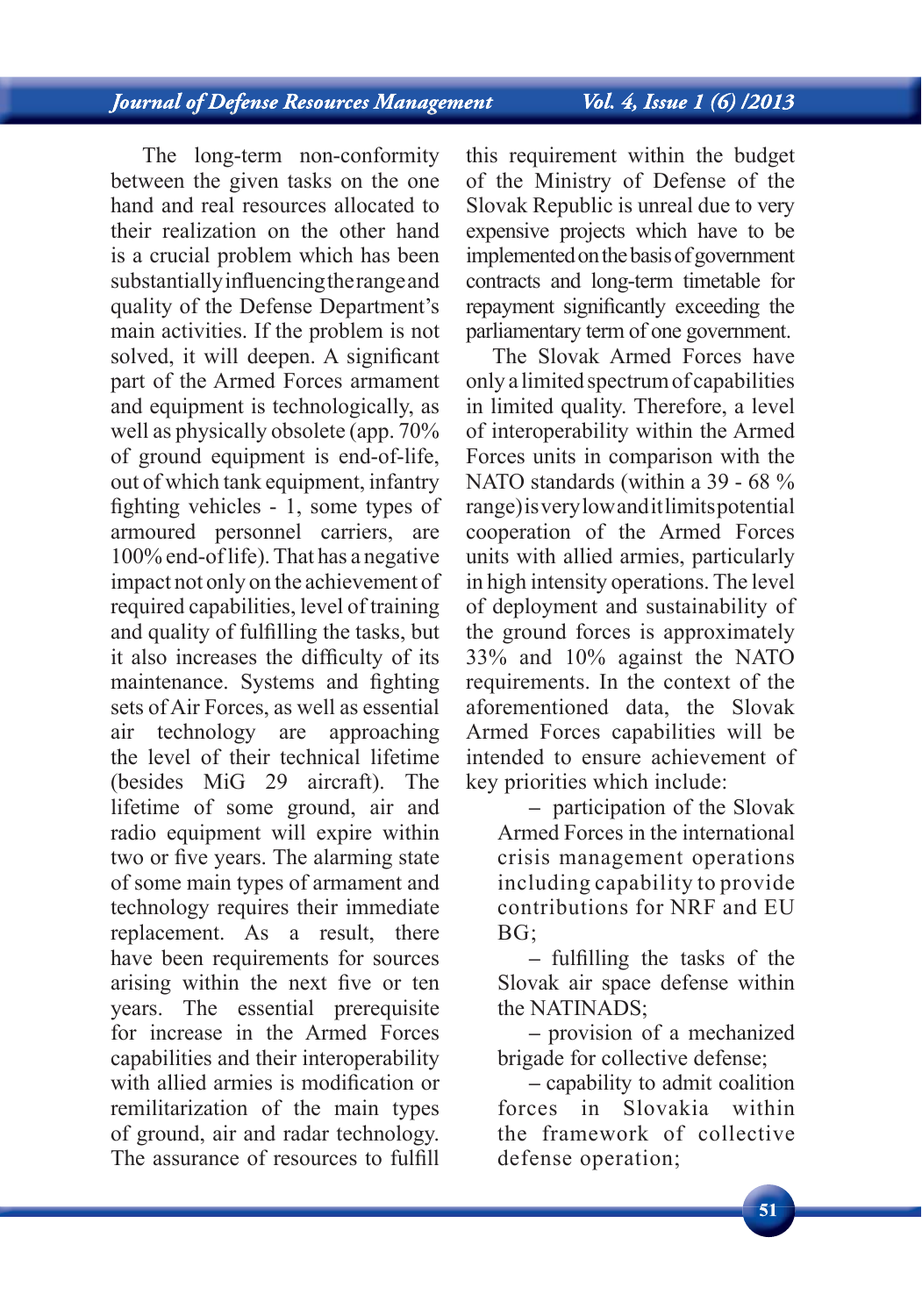**–**maintenance of appropriate components in high readiness forces (a mechanized battalion group).

The proposals concerning the future of the Slovak Armed Forces has been based on the assessment of the security environment, level of the acceptable risk compensated by the Slovak Republic membership in NATO and political guidance in order not to change valid political and military ambition.

The development strategy of the Ministry of Defense will be based on the Armed Forces' strategic development enabling to fulfill key priorities due to the limited range of sources. The following risks and limitations will be accepted:

**–** reduced ability of the Slovak Armed Forces to react and reduction of available forces for the needs of assistance to the Slovak Republic citizens in the event of natural and industrial disasters due to the lack of personnel in some Slovak Armed Forces military units in peace time within the range of  $40 - 60\%$  of tabular calculations;

**–** military and technological limitations in implementation of international obligations (the range of the mechanized brigade prescribed capabilities for peace structure will be limited. Some logistic capabilities will be reduced as well. As a result, the level of achievement of objectives will be decreased).

**The Slovak Armed Forces sustainable model –** will be built and developed in order to cover the capacities in relation to preparation, creation, deployment, maintenance and recovery of capabilities to provide:

**–** continuous protection and defense of the Slovak air space within the NATO Integrated Air Defense System (NATINADS);

**–** provision of the Slovak Republic's contribution to international crisis management operations pursuant to the Slovak Republic Security Strategy and Defense Strategy;

- provision of specific and unique military capabilities to support public authorities in facing non-military crisis situations within the Slovak Republic territory;

**–** provision of mechanized brigade within collective defense operation;

**–** admission of coalition forces in the Slovak Republic within collective defense operations.

The Slovak Armed Forces will consist of the following future forces:

**–** forces for immediate combat use (high readiness forces) – air forces intended to achieve the objectives within the NATO Integrated Air Defense System (NATINADS) and Air Search and Rescue Service, ground forces in emergency regime of NRF;

**–** forces to secure capabilities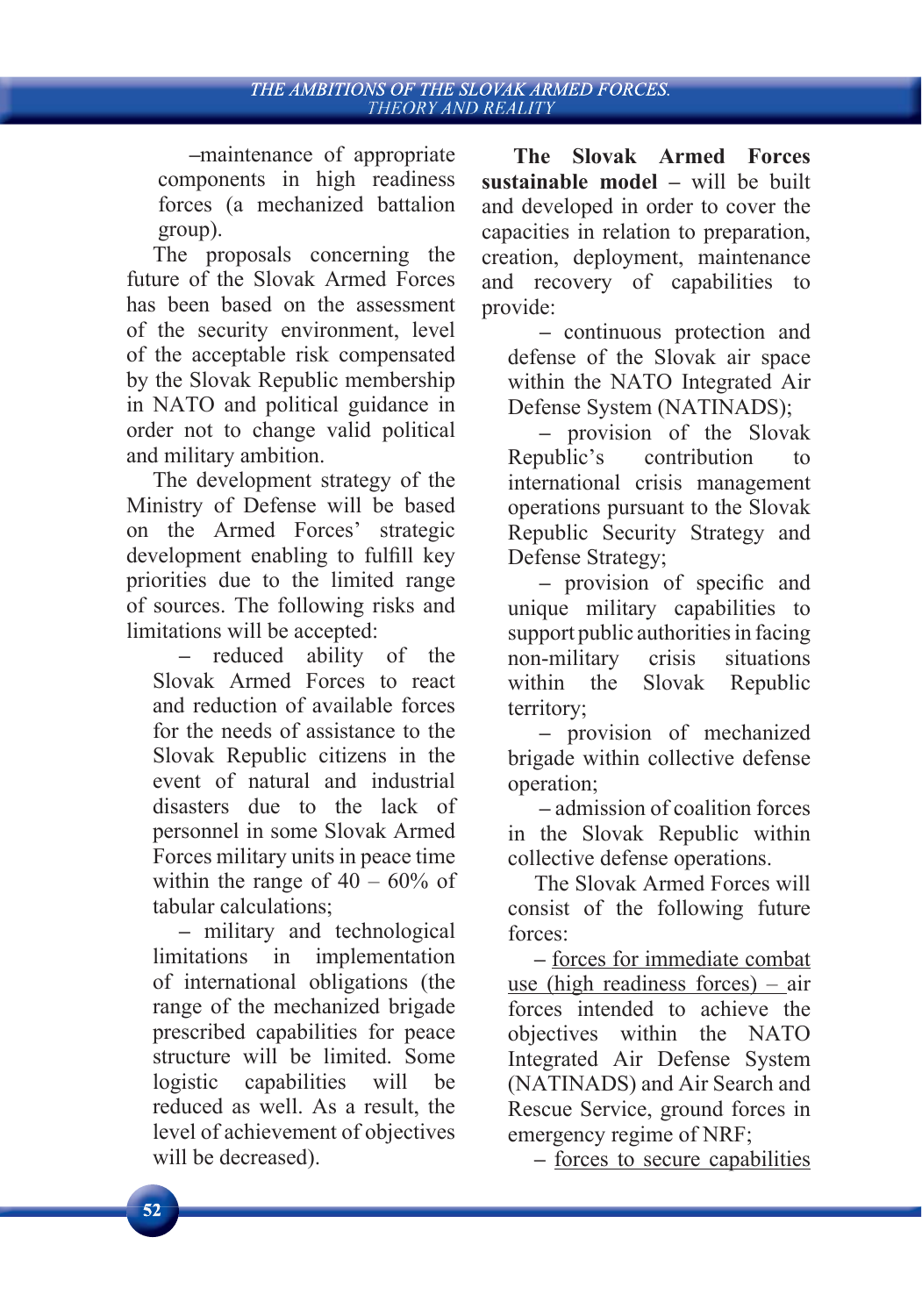### Vol. 4, Issue 1 (6) /2013

for rapid increase of combat potential (lower readiness forces) – forces needed for creation and provision of mechanized brigade for a temporary period, command and support structures required for achievement of the Armed Forces objectives (including specific and unique military capabilities to support public authorities in facing non-military crisis situations);

**–** forces based on soldiers in reserve with a special contract – forces (i.e. military specialists) required to fulfill the tasks within the support of public authorities in facing non-military crisis situations in the Slovak Republic and within the international crisis management;

**–** forces based on mobilization capabilities – forces required for the Slovak republic defense system to secure defense of objects of unique importance and other important objects in the Slovak Republic and to support admission of coalition forces within collective defense operation in the SR.

In terms of the Slovak Armed Forces' increased efficiency, a proposed model represents the reinforcement of the Slovak Armed Forces' executive elements (tactical units) at the expense of managing and supporting elements. This model will positively influence the following areas:

**–** overall capacities of the Slovak Armed Forces' efficient elements for assistance to citizens in the event of natural disasters within the Slovak Armed Forces will be enhanced (app. 20%) increase in combat battalion capacities);

**–** capacities of unique capabilities of the Slovak Armed Forces intended for assistance to citizens in the event of natural disasters will be enhanced (creation of one engineer company);

**–** missing units in order to fulfill the obligation to provide a ground forces brigade will be added (artillery units, tactical reconnaissance and intelligence);

**–** missing units in order to fulfill other key obligations of the Slovak Armed Forces will be added (a deployable KIS NATO module).

The following tables show the estimated calculation of finances for modernization of essential types of armament, equipment and material beyond the range of the Ministry of Defense chapter as well as intention of reduction of capacities within the Defense Department.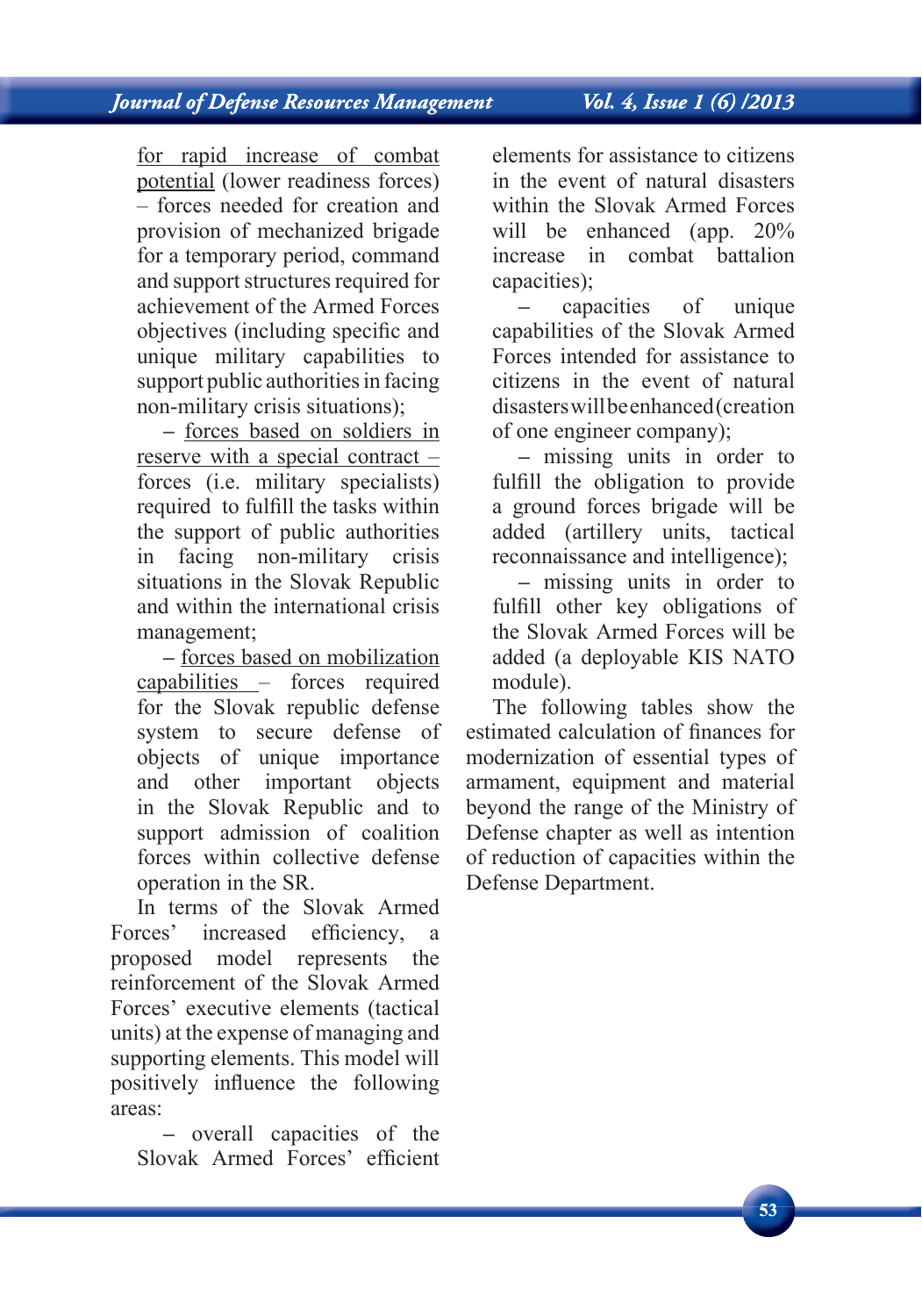# THE AMBITIONS OF THE SLOVAK ARMED FORCES.<br>THEORY AND REALITY

### **Table no. 4:** Finances required for technology modernization

| Commodities             | Armament, combat equipment      | 2014 - 2024  | Total/commodity |
|-------------------------|---------------------------------|--------------|-----------------|
|                         |                                 | total in Eur | in Eur mil.     |
|                         |                                 | mil.         |                 |
| Armoured                | Wheeled<br>fighting<br>armoured | 2 270        | 2 2 7 0         |
| vehicles                | tactical<br>vehicles.<br>light  |              |                 |
|                         | multifunctional vehicle<br>in   |              |                 |
|                         | various modifications           |              |                 |
|                         | Training aircrafts              | 180          |                 |
|                         | Multifunctional helicopters     | 490          |                 |
| Air Forces <sup>*</sup> |                                 |              | 796             |
|                         | Transport aircrafts             | 126          |                 |
|                         | 3D radar with close range       | 18           |                 |
| Military                | 3D radar with short range       | 70           |                 |
| radar<br>systems        | Surveillance 3D radar with      | 24           | 224             |
|                         | middle range                    |              |                 |
|                         | 3D radar with middle range      | 112          |                 |
| Anti-aerial             | C-RAM, anti-missiles system     | 2            |                 |
| defense                 | SHORAD- MEAD - PVO              |              | 10              |
|                         | with short and middle range     | 8            |                 |
| components              | system                          |              |                 |
| Total                   |                                 | 3300         | <b>3300</b>     |

**Table no.5:** Overall intention of reduction in number of Defense Department personnel

### Ministry of Defense and its parts

| Category         | Current state | Proposed state | Reduction |
|------------------|---------------|----------------|-----------|
| Soldiers         | 060           | 846            | 214       |
| <b>Employees</b> | 2 833         | 2 361          |           |
| Total            | $2.893 -$     | $\,$ 207 $\,$  | 586       |

### Armed Forces

| Category  | Current state | Proposed state | Reduction |
|-----------|---------------|----------------|-----------|
| Soldiers  | 14 745        | 14 45 1        | 294       |
| Employees | 4 451         | 4 0 4 9        | 402       |
| Total     | 19 19 6       | 18 500         | 696       |

### Defense Department

 $54$ 

| Category  | Current state | Proposed state | Reduction |
|-----------|---------------|----------------|-----------|
| Soldiers  | 15 805        | 15 297         | 508       |
| Employees | 7 2 8 4       | 6410           | 874       |
| Total     | 23 089        | 21 707         | 1382*     |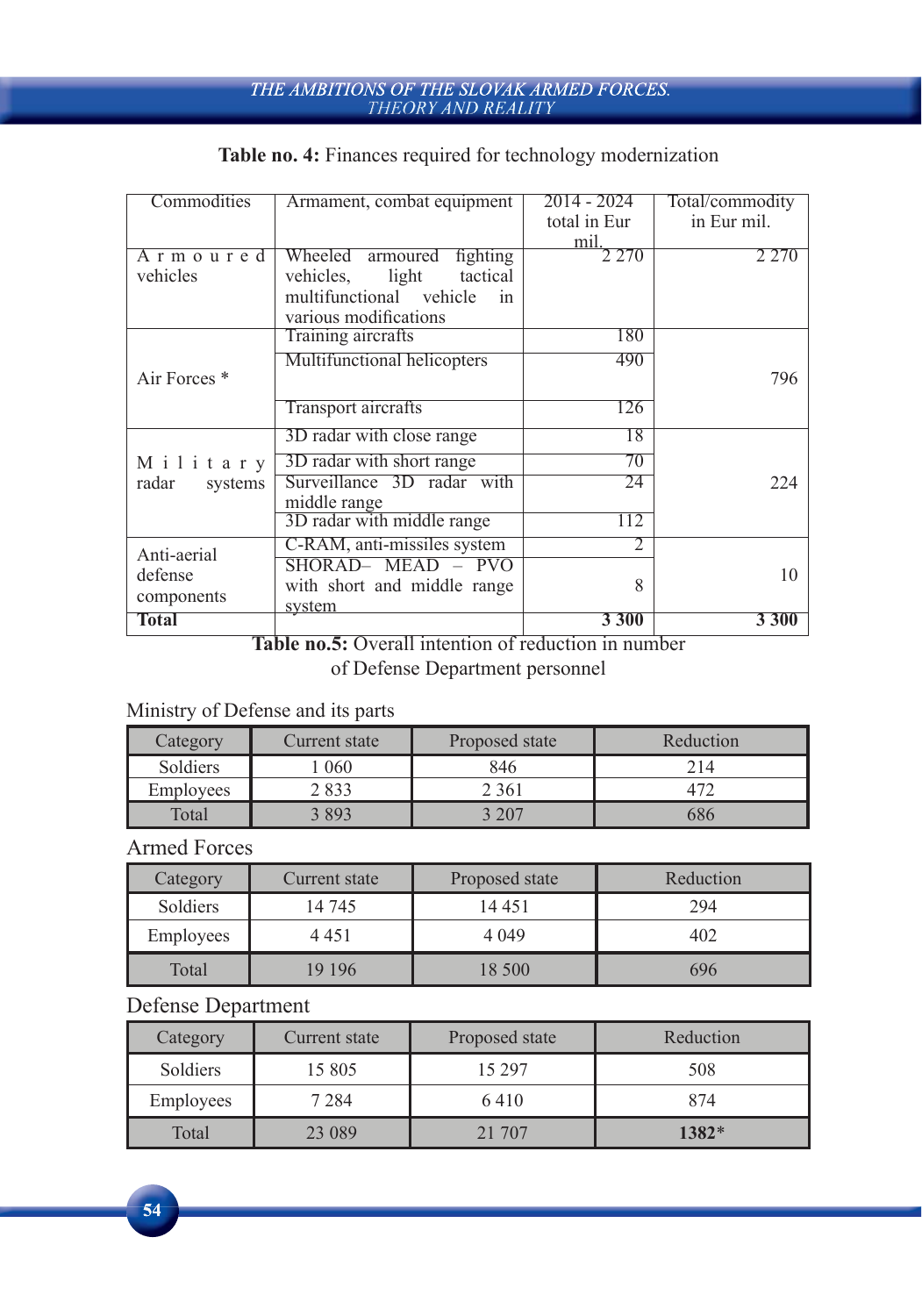A set of rationalisation measurements will be implemented in order to gain resources for development of the Slovak Armed Forces sustainable model. These measurements will be focused on reduction of the Slovak Armed Forces expenses and strengthening their efficiency.

### **4. CONCLUSIONS**

The prosperity and growth of living standards have never been so dependent on the citizens and state security level in comparison with the current economically linked and rapidly changing world. This dependence will develop further due to the growth of uncertainty and unpredictability of the security environment (e.g. current turbulent and unpredictable development of situation in North Africa or Middle East).

With respect to a critical state in the Defense Department and Slovak Armed Forces, the level of country defense and achievement of international obligations requires the adoption of timely measurements in relation to further transformation of the Slovak Armed Forces.

When comparing strategic and assessment documents it is obvious that they significantly differ in the commitments they make, on one hand, and the security policy implementation, on the other hand. As a result of the defense strategy, the Armed Forces are obliged to contribute to collective defense.

However, according to the strategic defense assessment the capabilities of the Armed Forces in comparison with the NATO member states reach approximately 50%. The Defense Department budget for the year 2013 totals 50 mil. EUR, which is less than the 2012 budget. Moreover, the strategic defense assessment also includes the obligation to defend critical infrastructure objectives and objects of particular importance. However, the proposal to reduce forces asks for the cancellation of what is considered as the most efficient element PLRK S – 300PMU, capable to defend the aforementioned objects against air terrorism.

The declared increase in capabilities has been reflected in practice: with the modernization of technology, armament and training within the NATO we have reached the bottom. Human development as well as the modernization of the Armed Forces are referred to as the pillars of transformation in the Government Statements of Policy. However, practice contradicts this. The Government, by the statements it made, pledged to strengthen the participation of the Armed Forces in solving crisis situations. However, the amended Regulation of the Ministry of Defense No. 1/2012 establishing the extent of a commander's power scope in the event of decision making on immediate deployment of soldiers and necessary logistic support actually decreases it (in comparison with the Regulation of the Ministry of Defense No. 38/2009). Furthermore,